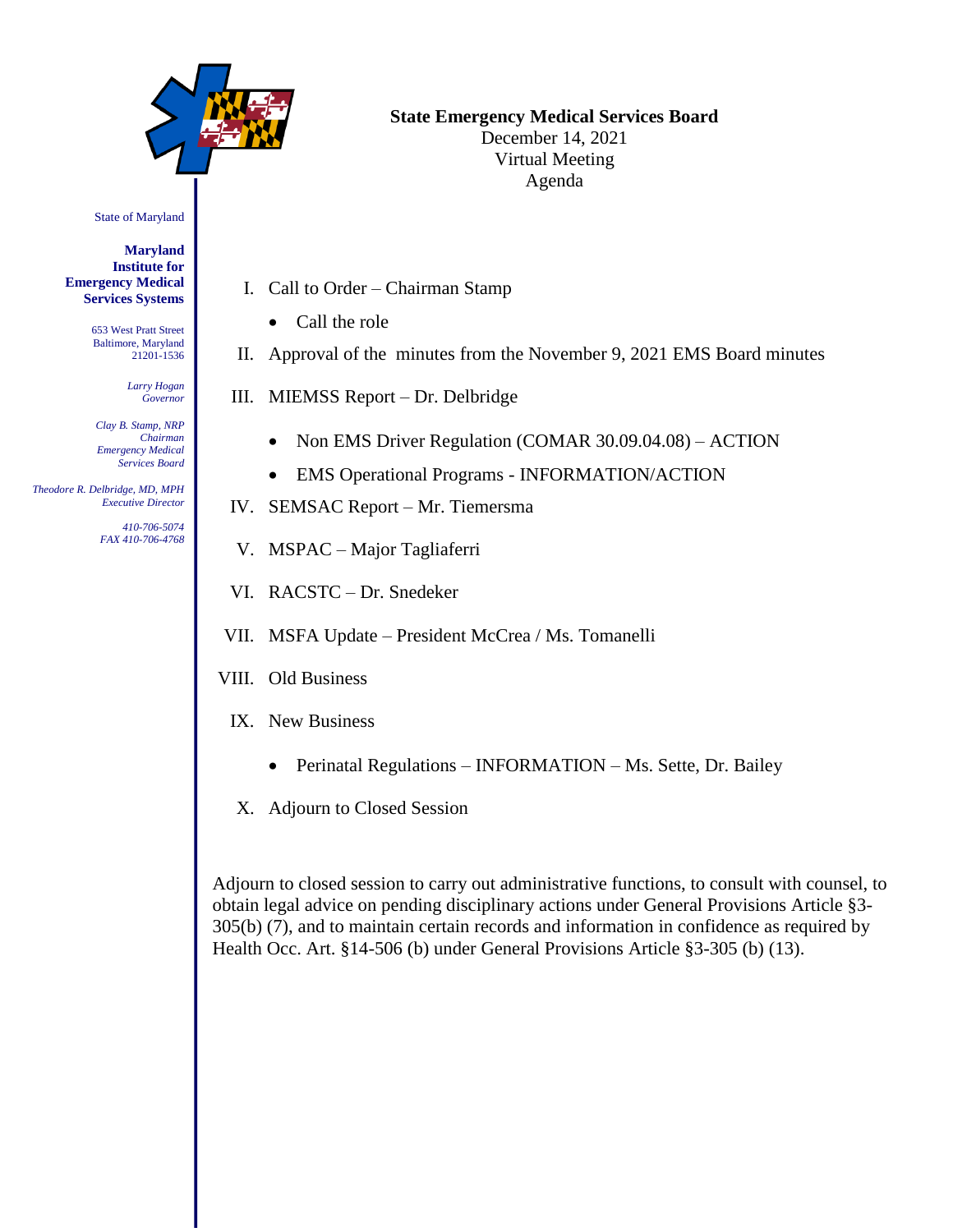

State of Maryland

#### **Maryland Institute for Emergency Medical Services Systems**

653 West Pratt Street Baltimore, Maryland 21201-1536

> *Larry Hogan Governor*

*Clay B. Stamp, NRP Chairman Emergency Medical Services Board*

 *Theodore R. Delbridge, MD, MPH Executive Director*

> *410-706-5074 FAX 410-706-4768*

# **State Emergency Medical Services Board December 14, 2021 Via Video Conference Call Only Minutes**

**Board Members Present:** Clay Stamp, Chairperson; Stephan Cox; William J. Frohna, MD; Sally Showalter, RN; Wayne Tiemersma; Mary Alice Vanhoy, RN; Jim Scheulen; Dany Westerband, MD

**Board Members Absent:** Dean Reece, MD

**OAG**: Ms. Sette; Ms. Bainbridge

**RACSTC**: Dr. Snedeker

**MSFA**: President McCrea; Ms. Tomanelli

**MSPAC:** Major Tagliaferri

**MIEMSS**: Dr. Delbridge; Ms. Gainer; Ms. Abramson; Ms. Aycock; Dr. Bailey; Mr. Bilger; Mr. Ebling; Ms. Witmer; Ms. Wright-Johnson; Ms. Wooster; Mr. Huggins; Mr. Tandy; Mr. Linthicum; Mr. Legore; Ms. Chervon; Dr. Chizmar; Ms. Mays; Ms. McAlister; Ms. Goff

Chairman Stamp called the meeting to order at 9:00 am and proceeded with calling the role.

Chairman Stamp asked for approval of the November 9, 2021, EMS Board meeting minutes.

**ACTION: Upon the motion made by Dr. Westerband, seconded by Ms. Vanhoy, the EMS Board unanimously approved the November 9, 2021, minutes as written.**

# **MIEMSS REPORT**

## COVID-19 Update

Dr. Delbridge said that the current rise in COVID hospitalizations is unprecedented, compared to previous waves and rises. Accumulated cases week-over-week is approximately 30%. Dr. Delbridge added that the difference with this wave of COVID is not the number of hospitalizations, but the reduced number of staffed beds in hospitals. Last winter, at the peak of COVID hospitalizations, hospitals staffed approximately 8400 beds; currently, hospitals can only staff 7800-7900 hundred beds.

## Yellow Alerts

The current median time-to-transfer a patient from EMS to hospital staff is 24 minutes; the 99th percentile is over an hour; and more than 12% of patient transfers of care take longer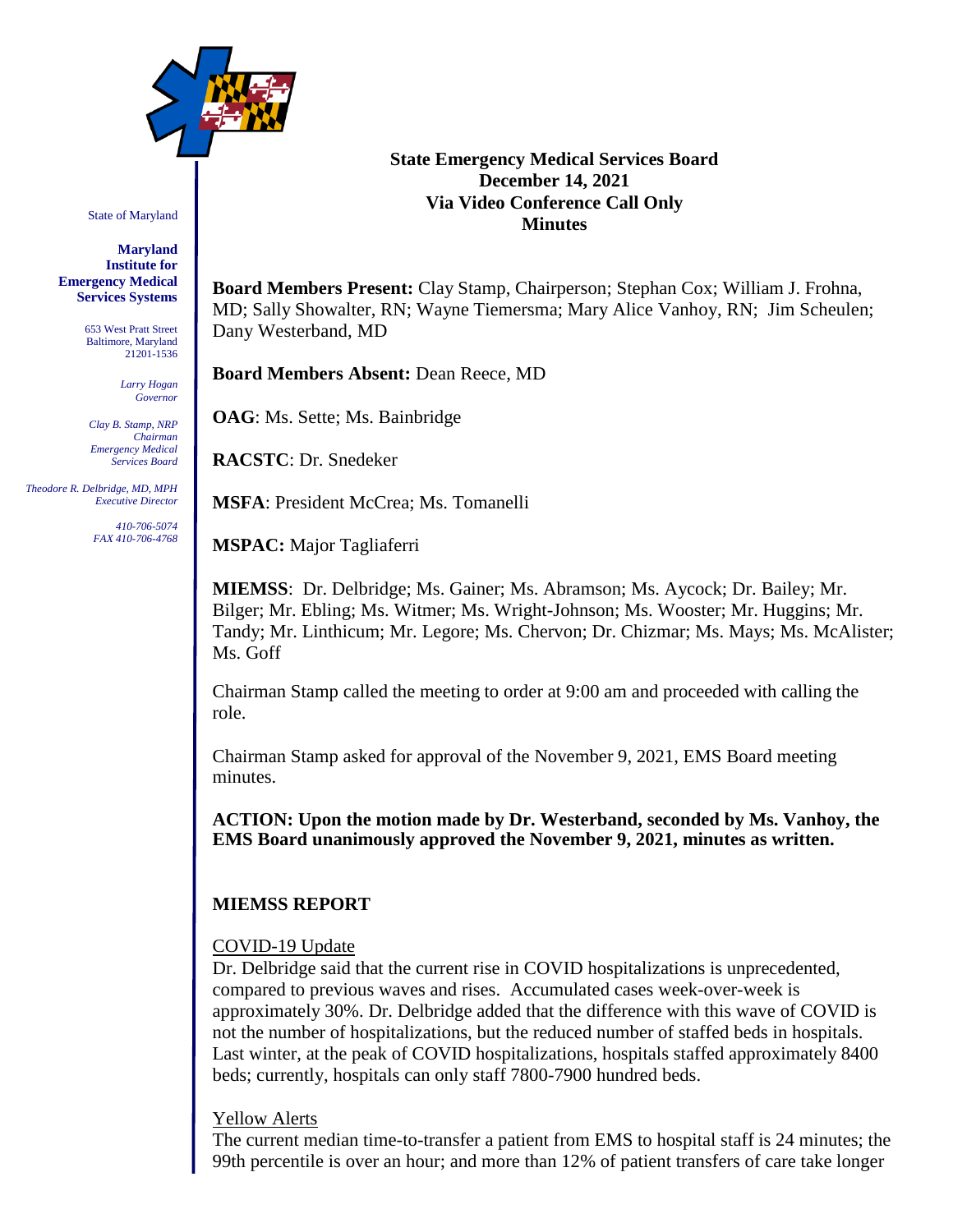than an hour. This means that 1 out of 10 transports to an ED in Region III will take over an hour to transfer the patient care responsibility from EMS to the ED staff. It is an incredible strain on the EMS System capacity to manage EMS units detained in hospital emergency departments for that amount of time. Dr. Delbridge provided a snap shot of the Region III Chats for Dec.  $13<sup>th</sup>$  showing nearly every hospital on alert, including four hospitals on re-route. He said when nearly every ED is on alert, it renders the alert system meaningless.

# Emergency Department Patient Boarding

Dr. Delbridge said that this morning, 366 patients are boarded in the emergency department for multiple reasons. Some 15%- 20% of ED patients are stuck without a disposition (e.g., psych) or are holding for a disposition destination to become available (e.g., no available staffed beds).

Dr. Delbridge said that currently there is no standard for the length of time considered for reporting a patient as "boarding in the emergency department" waiting for an in-patient bed. Dr. Delbridge said the 10-day ED survey to obtain more detailed information on the types of patients that are being boarded in the ED showed that a disproportionate number of hours are for psych patients boarding in the ED. Psych patients account for 25-30% of boarded ED patients without disposition. He added that results of the survey are still being collated in part due to inconsistent hospital responses. Dr. Delbridge said that MIEMSS is part of an effort to present some findings to the legislature regarding the boarding of patients in the ED.

# Critical Care Coordination Center (C4)

Dr. Delbridge said that, to date, MIEMSS C4 has handled more than 2000 patient cases. MIEMSS has received an international request to assist with repatriating a Marylander for medical treatment. A second intensivist has been added to the C4 due to the increased call volume. Dr. Delbridge added that the C4 is handling approximately 18 calls per day. Each call takes 3-4 hours to resolve.

The C4 was funded with CARES money through July 1, 2021. MIEMSS was advised that we are the recipient of a CDC workforce grant to fund the C4 through June 30, 2023; but the funding has yet to be received. Dr. Delbridge said that the MDH is working on a Memorandum of Agreement to receive the funding.

## Medicaid Supplemental Payment Program

Dr. Delbridge said that the participating jurisdictional cost reports are due to the audit company (Meyers and Stauffer) by December 31, 2021. Jurisdictions that do not qualify this year have the opportunity to redefine how funding flows through their system to be eligible in the future.

## MIEMSS Employee Notices

Dr. Delbridge introduced Bev Witmer as the new EMS Clinician Services Director. Prior to Bev's position at MIEMSS, she was the Director of the EMS Program at Hagerstown Community College and subsequently the Paramedic Instructor at the Howard County FRS Training Academy.

# EMS and Law Enforcement

Dr. Delbridge said that MIEMSS is developing a directive and protocols for interactions with Law Enforcement. Along with statewide law enforcement, EMS clinicians, crisis intervention personnel, attorneys, social workers and other allied partners, MIEMSS has convened the Crisis Scene Collaboration Workgroup to develop a multi-disciplined guidance for EMS and law enforcement case interactions.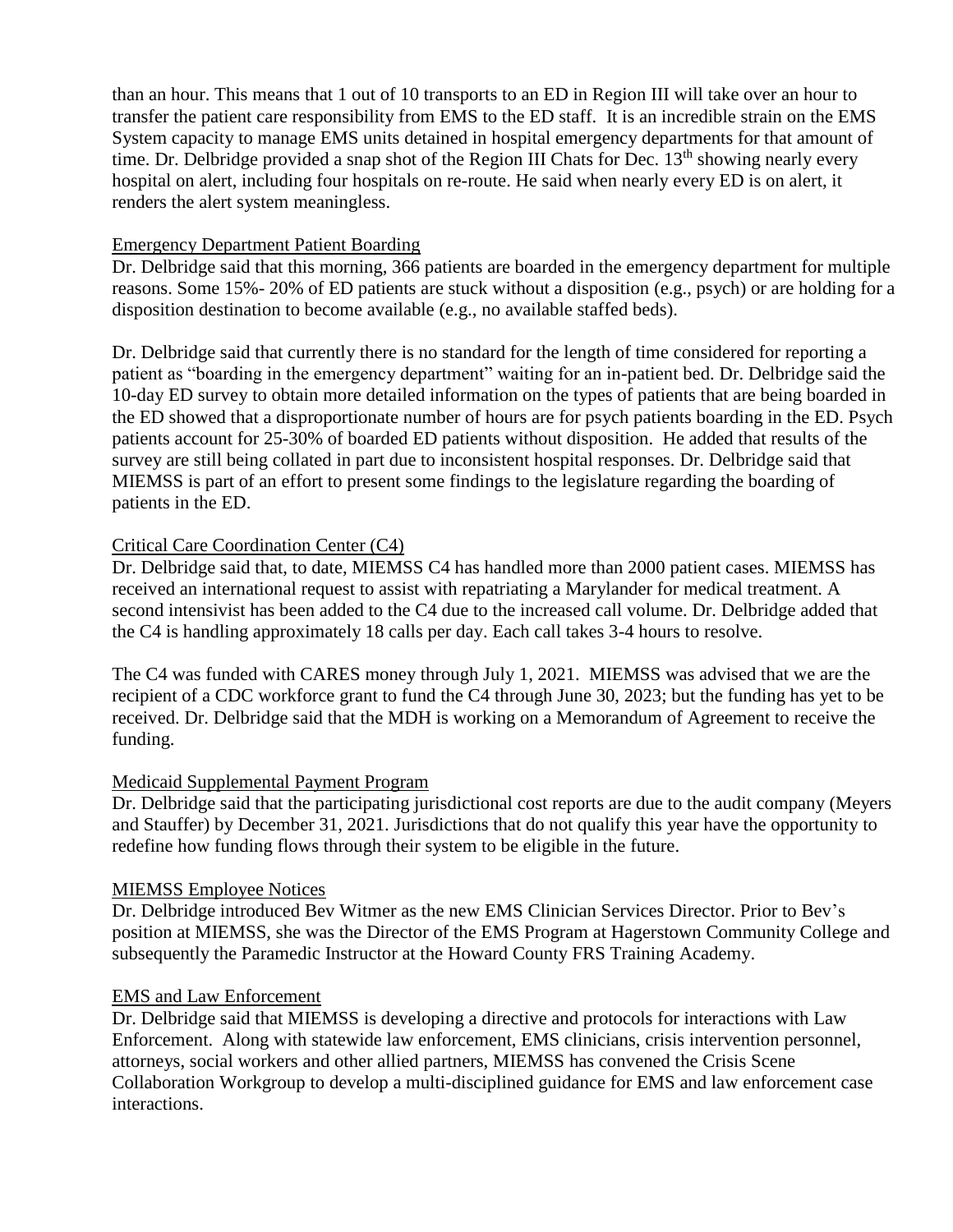# Ambulance Drivers – Proposed Amendments: COMAR 30.09.04.08

Dr. Delbridge said subsequent to the Governor's Emergency Executive Order, MIEMSS proposed and the Board adopted an emergency regulation to permit SOCALR to waive certain personnel requirements for a licensed/certified driver for a BLS ambulance and to set requirements to be met by a service seeking the waiver. The approval of a waiver, if granted, would be for one-year with the option to request a renewal.

Dr. Delbridge said the original motivation for changing the regulation was to help ensure and augment the availability of commercial ambulances to move patients from one facility to another, thus avoiding protracted wait times. After the Board approved COMAR 30.09.04.08 as a permanent regulation, it was published in the Maryland Register and received one comment.

# **ACTION: Upon the motion made by Dr. Westerband, seconded by Ms. Showalter, the EMS Board unanimously approved COMAR 30.09.04.08 as a permanent regulation.**

# Jurisdictional EMS Operational Program (JEMSOP)

JEMSOP requests from the Town of Ocean City and Salisbury were distributed.

Dr. Delbridge said that there are few requirements needed to become a JEMSOP, under COMAR 30.03.02. To become a JEMSOP, a jurisdiction needs to retain an EMS Medical Director, maintain a quality assurance program with a designated quality assurance officer and infection control officer or a jurisdiction is considered approved if it was a functioning program on December 31, 1998. The EMS Board can approve new JEMSOPs if it is consistent with the EMS Plan (Vision 2030: Plan for the EMS System).

SEMSAC is in the process of forming a workgroup to evaluate the criteria for JEMSOPs and EMSOPs. There are currently 26 jurisdictional EMS operational programs representing each county, Baltimore City, the City of Annapolis and BWI. There are also a number approved EMS operational programs at other entities, e.g., MFRI, the Secret Service, a Wilderness Rescue Program to name a few. The criteria for being an EMS operational program is not well-defined in statute or regulation. The purpose of a SEMSAC workgroup is to evaluate and provide guidance for defining an EMS operational program.

Dr. Delbridge presented the requests and supporting documents from the Town of Ocean City (currently part of the Worcester County JEMSOP) and Salisbury (currently part of the Wicomico County JEMSOP) to become individual Jurisdictional EMS Operational Programs.

A lengthy discussion ensued highlighting the advantages and benefits to the Salisbury and Ocean City Fire Departments and some of the concerns surrounding maintaining the current EMS services within the counties.

The importance of the SEMSAC workgroup working on guidance and possible proposed regulation changes to COMAR 30.03.02 was also discussed.

**ACTION: Upon the motion made by Mr. Scheulen, seconded by Dr. Frohna, the EMS Board unanimously approved the Ocean City Fire Department as a Jurisdictional EMS Operational Program with a review of the program by MIEMSS in one year.**

**ACTION: Upon the motion made by Mr. Cox, seconded by Mr. Tiemersma, the EMS Board unanimously approved the Salisbury Fire Department as a Jurisdictional EMS Operational Program with a review of the program by MIEMSS in one year.**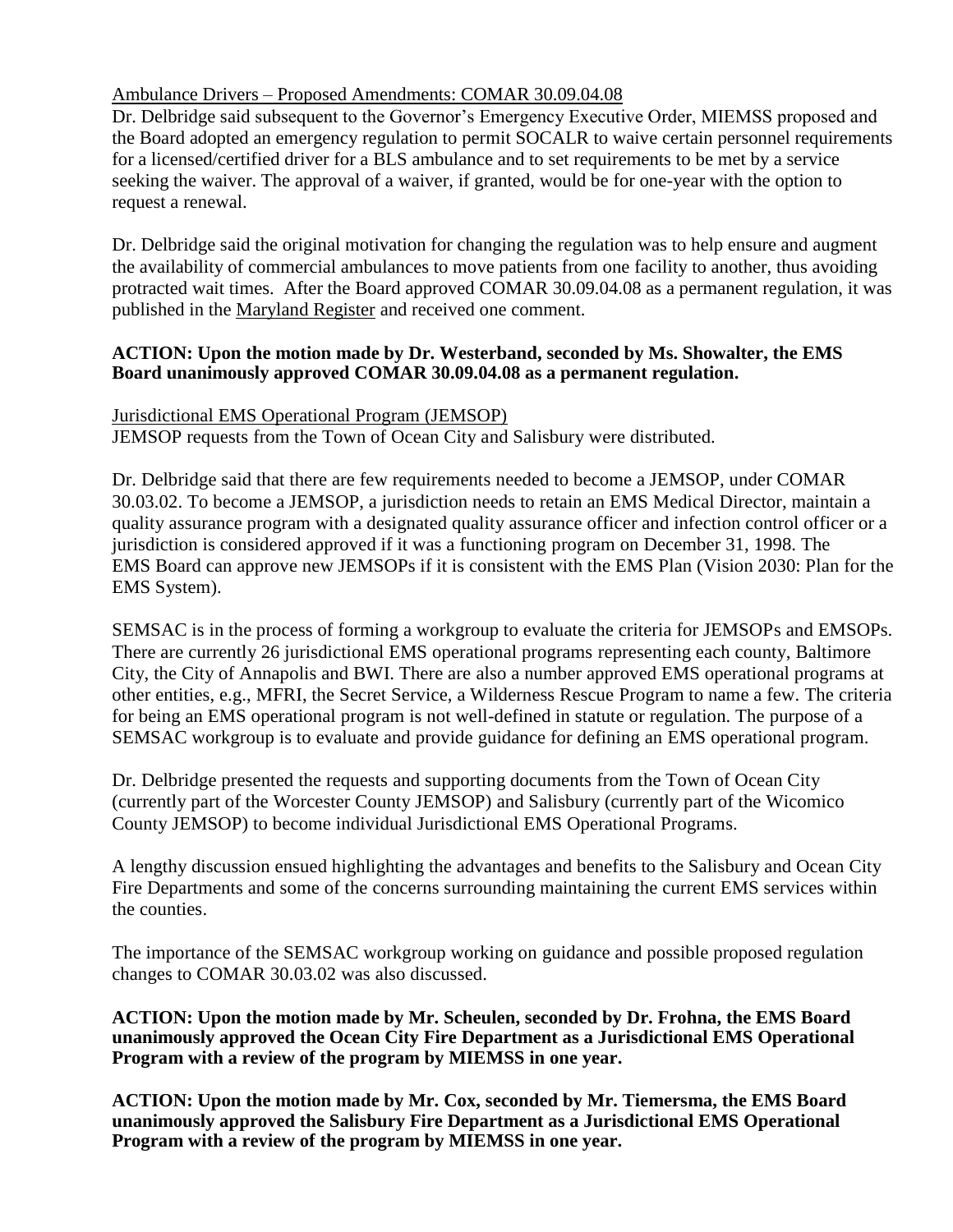# **SEMSAC REPORT -** No report

## **MSPAC**

A written report was distributed.

Major Tagliaferri highlighted personnel additions and changes, current aircraft maintenance, the MedHub grant project with the Army, the whole blood program, the unmanned aircraft systems, hoist platform construction at Martins and the receipt of 10 New Zoll Propaq which will be placed into service in the near future. Major Tagliaferri gave an overview of the notable missions over the last year. He said he will be providing an end of year report at the joint EMS Board and SEMSAC meeting in January.

## **RACSTC REPORT –** No report

#### **MSFA**

A written report was distributed.

President McCrea said work has begun on the 2022 MSFA Convention to be held in person in Ocean City, MD. He asked that RFPs be submitted: [www.convention.msfa.org/registration/instructorproposal](http://www.convention.msfa.org/registration/instructorproposal) There is also a link on the MSFA website.

President McCrea said that the MSFA Presidents and membership wished everyone a healthy and safe holiday season. He added for those who have a live tree in their home and office, to please water it twice a day!

## **OLD BUSINESS –** N/A

## **NEW BUSINESS**

## Perinatal Regulation Update

A copy of the proposed regulation changes was submitted.

Ms. Sette gave an overview of, and presented to the Board for information only, the proposed changes to the perinatal regulations recommended by The Maryland Department of Health's (MDH) Maryland Perinatal Clinical Advisory Committee that periodically updates the Maryland Perinatal System Standards, a set of voluntary standards for Maryland hospitals providing obstetric and neonatal services. These Standards are incorporated into COMAR Regulations for MIEMSS designation of Level III and Level IV perinatal referral centers.

Ms. Sette said that the Perinatal Clinical Advisory Committee was reconvened in 2018 to revise the Standards in order to be consistent with the 8th edition of the Guidelines for Perinatal Care, issued in 2017 by the American Academy of Pediatrics (AAP) and the American College of Obstetricians and Gynecologists (ACOG).